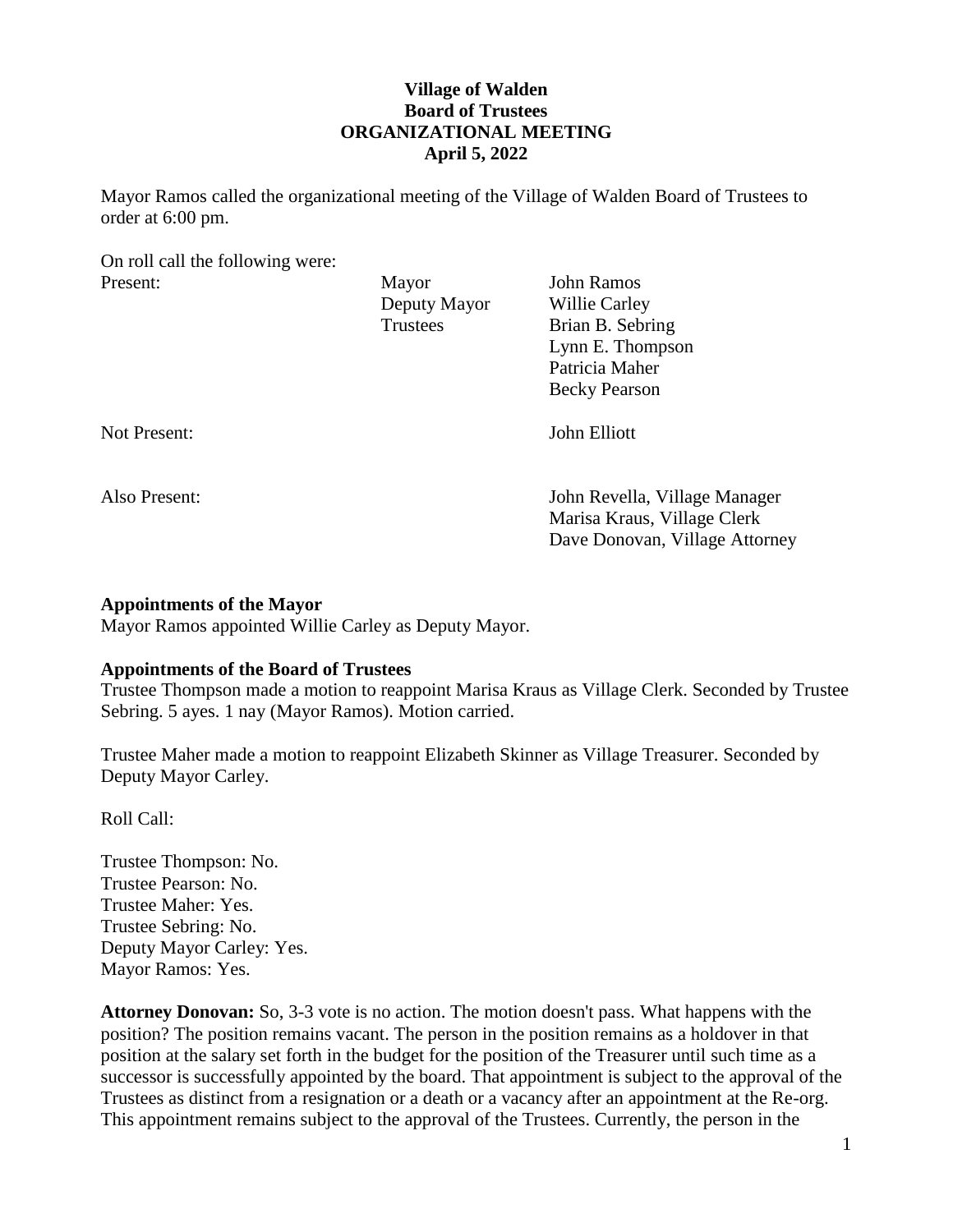position remains there as a holdover until such time as further action by the board to approve the person in the position.

**Deputy Mayor Carley:** The approval of the board, so that means that the next meeting we vote again or that means in between, we have a special meeting?

**Attorney Donovan:** Actually, it's conceivable if you never voted again that that person could remain in that position. Or you could have a special meeting and vote for that person or a different person, or you could do it at the next meeting. You could do any of those things.

Trustee Sebring moved to re-appoint the firm Dickover, Donnelly, & Donovan as Village Attorney. Seconded by Deputy Mayor Carley. All ayes. Motion carried.

Trustee Thompson moved to re-appoint Lanc & Tully as Village Engineer. Seconded by Deputy Mayor Carley. All ayes. Motion carried.

Trustee Sebring moved to appoint Evan Pangiotopoulos as Ethics Board member with term ending April 1, 2027. Seconded by Trustee Thompson. All ayes. Motion carried.

Deputy Mayor Carley and 1 abstain (becky) moved to re-appoint Feerick Lynch MacCartney & Nugent, PLLC for all Police Matters and Burke, Miele, & Golden for all other matters as Special Counsel. Seconded by Trustee Sebring. 5 ayes. 1 abstention (Trustee Pearson). Motion carried.

Trustee Thompson moved to re-appoint Joseph W. Coburn IV as the Special Prosecutor. Seconded by Trustee Sebring. 5 ayes. 1 abstention (Trustee Pearson). Motion carried.

Trustee Thompson moved to re-appoint Burke, Miele, & Golden as the Conflict Counsel. Seconded by Trustee Maher. 5 ayes. 1 abstention (Trustee Pearson). Motion carried.

Trustee Maher made a motion to appoint Rev. Jim Van Houten, Ani Kunga, James O'Connell, Nava Herzog, Gary Swinger, Rev. Bonnie Snyder, Father Thomas Callucci as the Police Department Chaplains. Seconded by Deputy Mayor Carley. All ayes. Motion carried.

Trustee Thompson made a motion to re-appoint RBT as Auditors. Seconded by Trustee Sebring. All ayes. Motion carried.

### **Designations of the Board of Trustees**

Trustee Thompson made the motion to designate the Wallkill Valley Times and Times Herald Record as official newspapers of the Village. Seconded by Trustee Sebring. All ayes. Motion carried.

Deputy Mayor Carley made a motion to designate Key Bank, Chase Bank, M&T Bank, Webster Bank, T Rowe and Orange Bank & Trust as official depositories for the Village of Walden. Seconded by Trustee Sebring. All ayes. Motion carried.

### **Resolutions of the Board of Trustees**

### **Resolution 13-21-22, Setting the Dates, Times & Locations of Board Meetings**

Deputy Mayor Carley moved to adopt Resolution 13-21-22 setting the dates, times and locations of Board meetings. Seconded by Trustee Sebring. All ayes. Resolution carried.